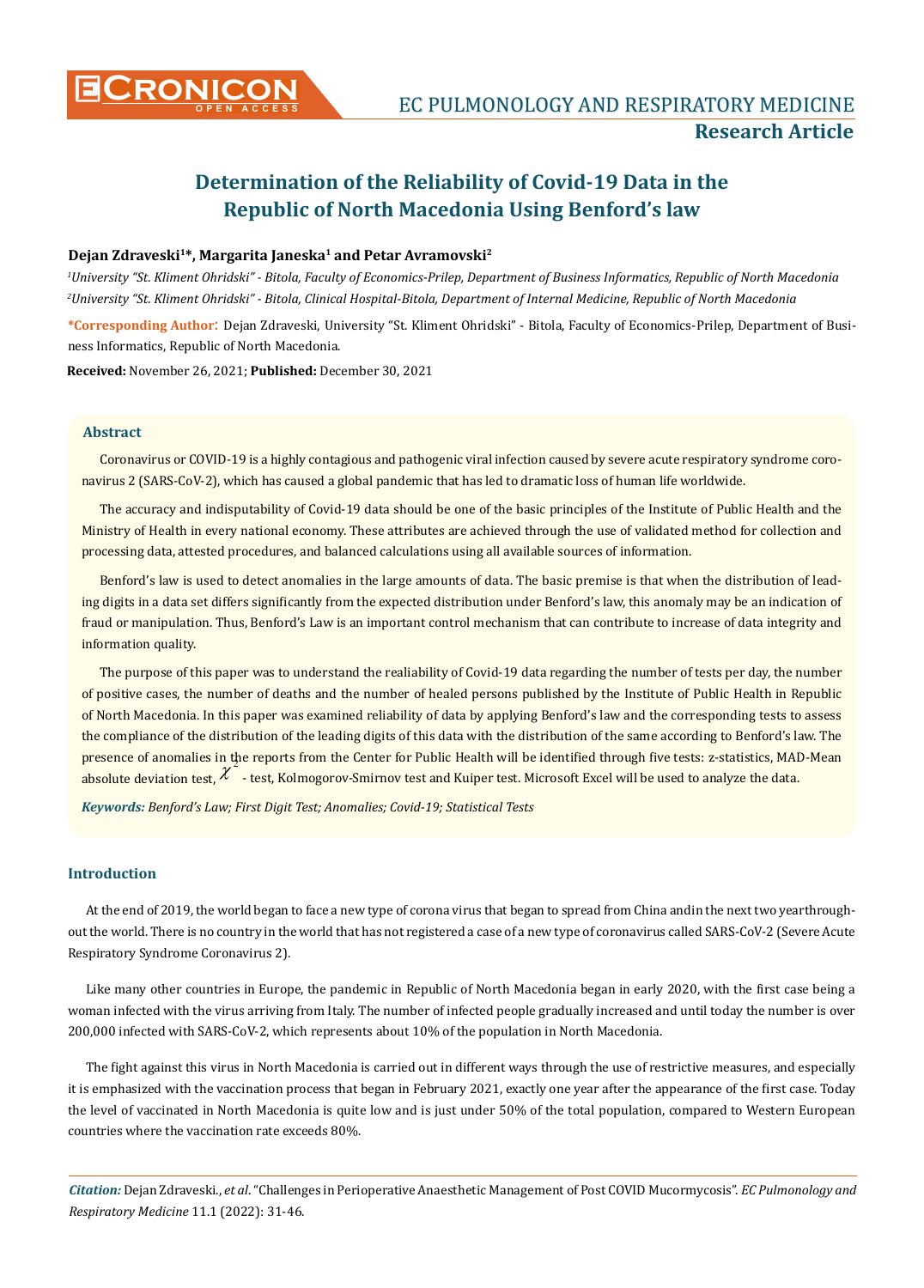The Institute of Public Health publishes daily, weekly and monthly reports on the number of tests performed, SARS-CoV-2 positives, SARS-CoV-2 deaths, and SARS-CoV-2 healed. Very often the citizens of North Macedonia are skeptical about these data in their reliability. Therefore, we used statistical tests and Benford's law, to determine the reliability of these data published by the Institute of Public Health of the Republic of North Macedonia.

The importance of this paper is in overcoming the mistrust that citizens have regarding the published data for the previously mentioned categories.

# **Materials and Methods**

The research used data that are publicly available on the website of the Institute of Public Health in the Republic of North Macedonia, for the daily reported tests performed, cases of Covid-19 patients, deceased and healed persons, from 01.04.2020until 16.10.2021. It should be noted that for several days of the year there was no data at all (for 4 days), and for some days, there was no data on the number of dead and/or healed persons. There were also data with zero value (number of deaths and number of healed persons), which do not participate in the analysis of the data. Therefore, the total number of data on tests and infected persons is the same, and the total number of data on dead and healed persons is smaller and different.

Measuring the quality of the reports underlying Benford's law can be done with a variety of statistical tests. During the testing, two hypotheses are opposed [13]

- $\overline{H}_0$  (data follow the Benford distribution) and
- $\,H_{1}^{}$  (data deviate from the Benford distribution).

Depending on the test results, we either accept or reject the null hypothesis. The testing process takes place through the following steps

- Calculation of sample statistics test,
- Selection of the level of significance, on the basis of which the critical P-value is determined,
- • If the value of the sample statistics is greater than the critical value, then the null hypothesis for the selected significance level is rejected. Otherwise, the null hypothesis is accepted.

Statistical tests are used to confirm one of the hypotheses. The following tests were used for the research in this paper

- MAD (Mean absolute deviation) test,
- $Z$  -test,
- $\chi^2$  -test,
- Kolmogorov-Smirnov test and
- Kuiper test.

# **Theoretical framework of benford's law**

Benford's law is an observation of the leading digits of numbers found in real data sets. Intuitively, it can be expected that the leading digits of these numbers will be equally distributed so that each of the digits from 1 to 9 will appear with equal probability. In fact, it often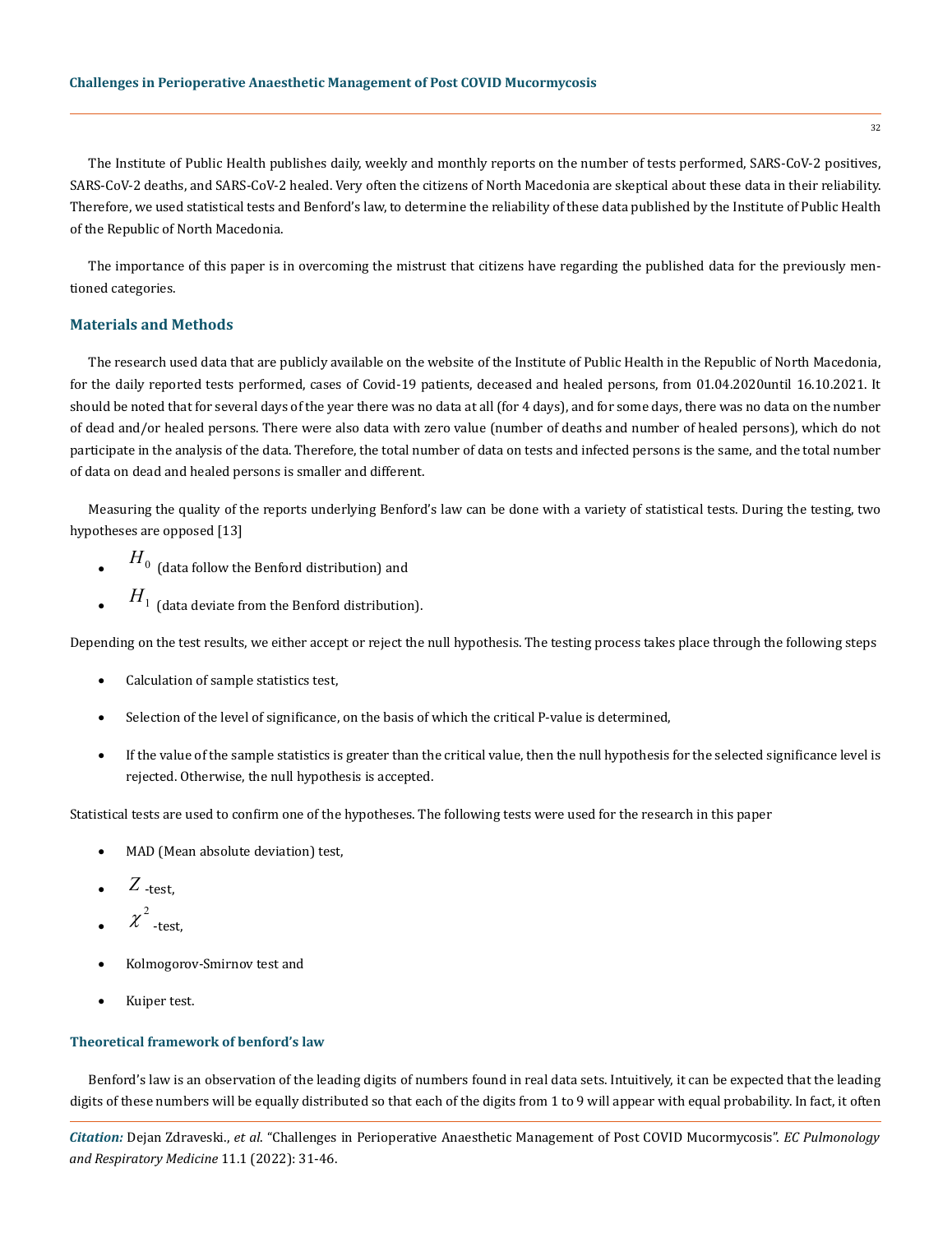happens that the number 1 occurs more often than the number 2, the number 2 more often than the number 3 and so on. This observation is a simplified version of Benford's law. Specifically, Benford's law predicts the frequency of leading digits using logarithms based on 10, which predicts specific frequencies that decrease as the digits increase from 1 to 9. This phenomenon usually occurs in very different cases of real-world data. The most famous version of Benford's law is related to the distribution of the first leading digits, which states that [1],

$$
P(D) = \log(1 + \frac{1}{D}) D \in \{1, 2, ..., 9\},\
$$

Where D is random variable;  $D: R \to \{1, 2, ..., 9\}$  and indicates the first significant digit of the randomly selected real number.

Calculating according to the previous formula, the following values are obtained for the probabilities of the first digit by positions.

The probability that the first digit is 1

$$
P(D_1 = 1) = \log(1 + \frac{1}{1}) = \log 2 = 0,301029995
$$

The probability that the first digit is 2

$$
P(D_1 = 2) = \log(1 + \frac{1}{2}) = \log\frac{3}{2} = 0,176091259
$$
, etc.

Benford's law of the first digit is that the probability of a given first digit d is proportional to the space between d and  $d + 1$  on a logarithmic scale. That's about 30% for digit 1, but less than 5% for digit 9.

$$
P(D_2 = d_2) = \sum_{j=1}^{9} \log(1 + \frac{1}{10j + d_2}) d_2 \in \{0, 1, 2, ..., 9\}
$$

Thus, the probabilities of all digits of the individual position are calculated and presented in table 1.

| <b>Digit</b> | $1st$ place | $2nd$ place | 3rd place | 4 <sup>th</sup> place |
|--------------|-------------|-------------|-----------|-----------------------|
| 0            |             | 0,11968     | 0,10178   | 0,10018               |
| 1            | 0,30103     | 0,11389     | 0,10138   | 0,10014               |
| 2            | 0,17609     | 0,10882     | 0,10097   | 0,10010               |
| 3            | 0,12494     | 0,10433     | 0,10057   | 0,10006               |
| 4            | 0,09691     | 0,10031     | 0,10018   | 0,10002               |
| 5            | 0,07918     | 0,09668     | 0,09979   | 0,09998               |
| 6            | 0,06695     | 0,09337     | 0,09940   | 0,09994               |
| 7            | 0,05799     | 0,09035     | 0,09902   | 0,09990               |
| 8            | 0,05115     | 0.08757     | 0,09864   | 0.09986               |
| 9            | 0,04576     | 0,08500     | 0,09827   | 0,09982               |

*Table 1: First, Second, Third, and Fourth-Digit Proportions of Benford's Law [6].*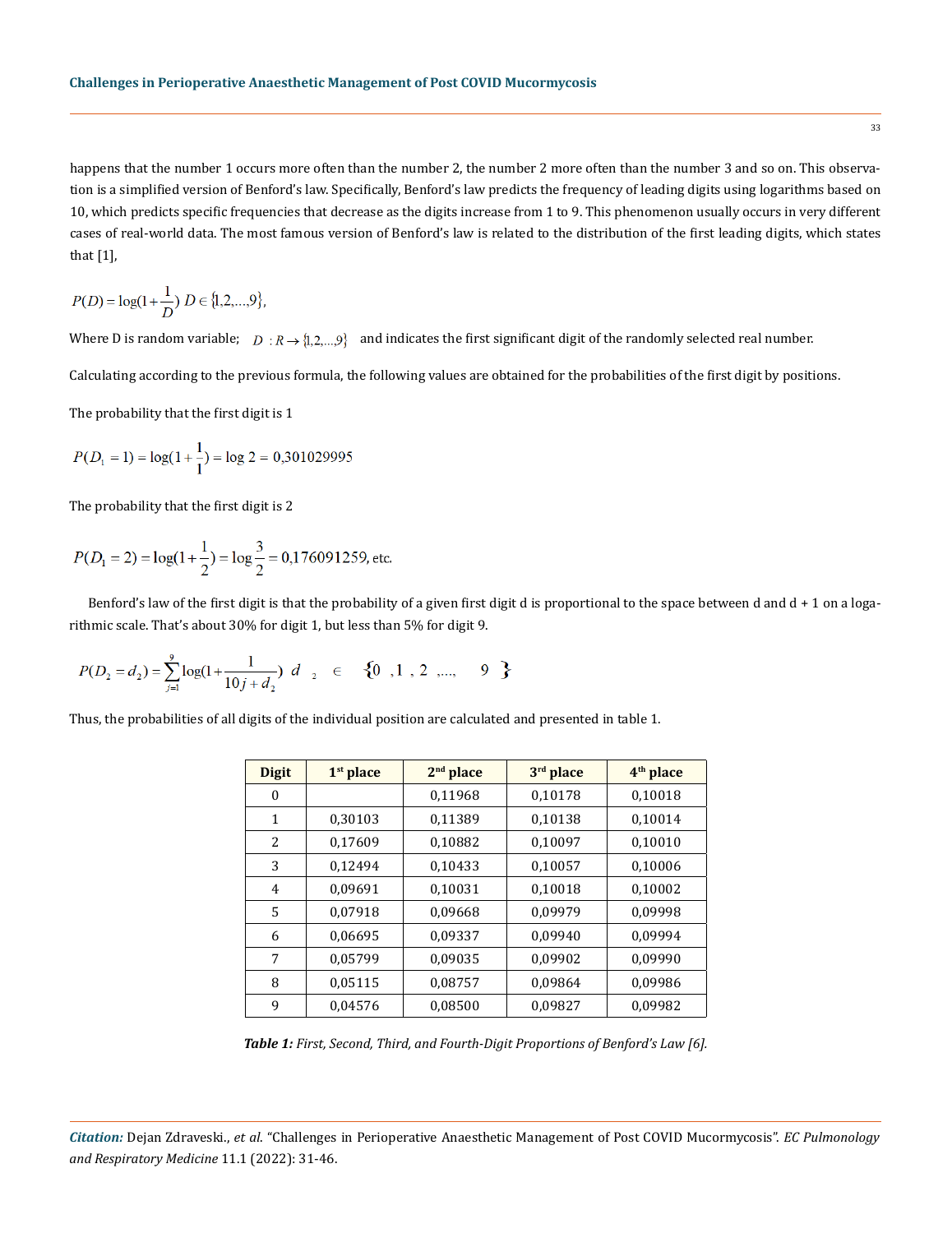According to Benford's law, the first digit in natural numbers is more likely to be a small digit than a large digit. For example, the number 1 is 6.58 times more likely to appear in the first position than the number 9.

The following figure shows the distribution of relative frequencies of the first significant digits according to Benford's law.



*Figure 1: Distribution of relative frequencies of the first significant digits according to Benford's law.*

It is important to note that Benford's law does not apply to all numerical populations. The data must meet the following criteria for law enforcement [7].

- All data should measure the same phenomena (as in the research all data refer to covid-19),
- There should be no minimum or maximum values embedded in the data set, except for the number zero, which is an acceptable minimum. The presence of a minimum or a maximum will disturb the frequencies of the digits,
- The number of data should have four or more digits for a good fit in Benford's law;
- A large data set is required to fit the Benford distribution. The small sample can not make the expected Benford frequencies, which will cause deviations from the law. As the data set increases, the expected frequencies of Benford's law are shown to be obtained,
- The data should not be composed of data that follow a predefined system.

## **Results of data analysis for Covid-19 in Republic of North Macedonia**

# **Analysis of data on the number of tests per day (number of tested persons)**

The analysis is presented in the following tables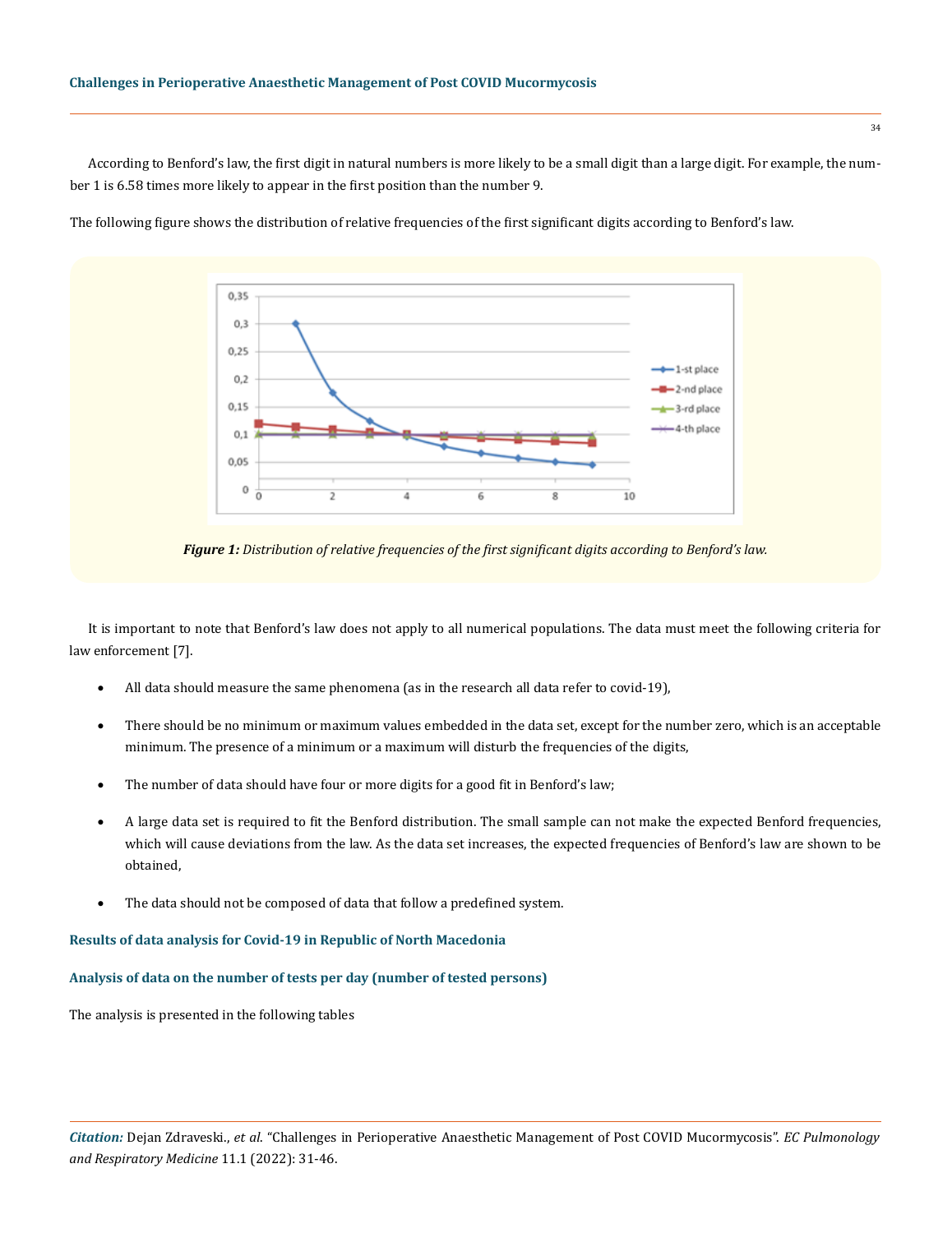| First<br>digit | <b>Benford'Law</b> | <b>Actual rela-</b><br>tive f | <b>Actual abso-</b><br>lute f | <b>Expected</b><br>absolute f | <b>Difference</b> | Abs. Differ-<br>ence | Z-score    | Hi-square |
|----------------|--------------------|-------------------------------|-------------------------------|-------------------------------|-------------------|----------------------|------------|-----------|
|                | 0,30103            | 0,2803571                     | 157                           | 168,5768                      | $-2,0672857$      | 2,0672857            | 1.0664988  | 0,7950222 |
| 2              | 0,17609            | 0,2571429                     | 144                           | 98,6104                       | 8,1052857         | 8,1052857            | 5,0356450  | 20,892480 |
| 3              | 0,12494            | 0,2035714                     | 114                           | 69,9664                       | 7,8631429         | 7,8631429            | 5,6275649  | 27,712701 |
| 4              | 0,09691            | 0,0696429                     | 39                            | 54,2696                       | $-2,7267143$      | 2,7267143            | 2,1811415  | 4,2963406 |
| 5              | 0,07918            | 0.0517857                     | 29                            | 44,3408                       | $-2,7394286$      | 2,7394286            | 2,4008160  | 5,3075304 |
| 6              | 0,06695            | 0,0410714                     | 23                            | 37,492                        | $-2,5878571$      | 2,5878571            | 2,4502284  | 5,6016767 |
| 7              | 0,05799            | 0.05                          | 28                            | 32,4744                       | $-0,799$          | 0,799                | 0,8089776  | 0,6164935 |
| 8              | 0,05115            | 0,0214286                     | 12                            | 28,644                        | $-2,9721429$      | 2,9721429            | 3,1925822  | 9,6712308 |
| 9              | 0,04576            | 0,025                         | 14                            | 25,6256                       | $-2,076$          | 2,076                | 2,35098331 | 5,2742014 |
|                | 1                  |                               | 560                           |                               |                   | 3,5485397            |            | 80,167676 |

*Table 2: Calculated values for Z - test, χ2 - test, MAD (Mean absolute deviation) test for the number of tests per day.*

| <b>Cumulative</b><br><b>Actual</b> | <b>Cumulative</b><br><b>Benford'Law</b> | <b>Abs Difference</b> | $Dn+$         | Dn-           | <b>Kuiper's test</b> |
|------------------------------------|-----------------------------------------|-----------------------|---------------|---------------|----------------------|
| 0,280357143                        | 0.30103                                 | 0,020672857           | 0,020672857   | $-0,02067286$ |                      |
| 0.5375                             | 0,47712                                 | 0,06038               | $-0,08105286$ | 0,081052857   |                      |
| 0,741071429                        | 0,60206                                 | 0,139011429           | $-0,07863143$ | 0,078631429   |                      |
| 0,810714286                        | 0,69897                                 | 0,111744286           | 0,027267143   | $-0,02726714$ |                      |
| 0,8625                             | 0,77815                                 | 0,08435               | 0.027394286   | $-0.02739429$ |                      |
| 0,903571429                        | 0,8451                                  | 0,058471429           | 0,025878571   | $-0,02587857$ |                      |
| 0,953571429                        | 0.90309                                 | 0,050481429           | 0.00799       | $-0.00799$    |                      |
| 0,975                              | 0,95424                                 | 0,02076               | 0,029721429   | $-0,02972143$ |                      |
| 1                                  |                                         | $\boldsymbol{0}$      | 0,02076       | $-0,02076$    |                      |
|                                    |                                         | 0,139011429           | 0,029721429   | 0,081052857   | 0,110774286          |

*Table 3: Calculated values for Kolmogorov-Smirnov test and Kuiper test for the number of tests per day.*

# **MAD (Mean absolute deviation) test**

The critical value of this test for the first digit (for which we are examining) is 0. 015.The calculated value is 3,549 and it is much higher than the critical one, which means that according to this test the null hypothesis is rejected.

# **Z-test**

From the data in table 2 it can be seen that except for digit 1 and digit 7, in all digits there is a greater or lesser deviation (the largest is in digit 2 and digit 3), i.e., the value of z is greater than 1.96, which means that according to this test the distribution of data on the number of daily tests does not follow the Benford distribution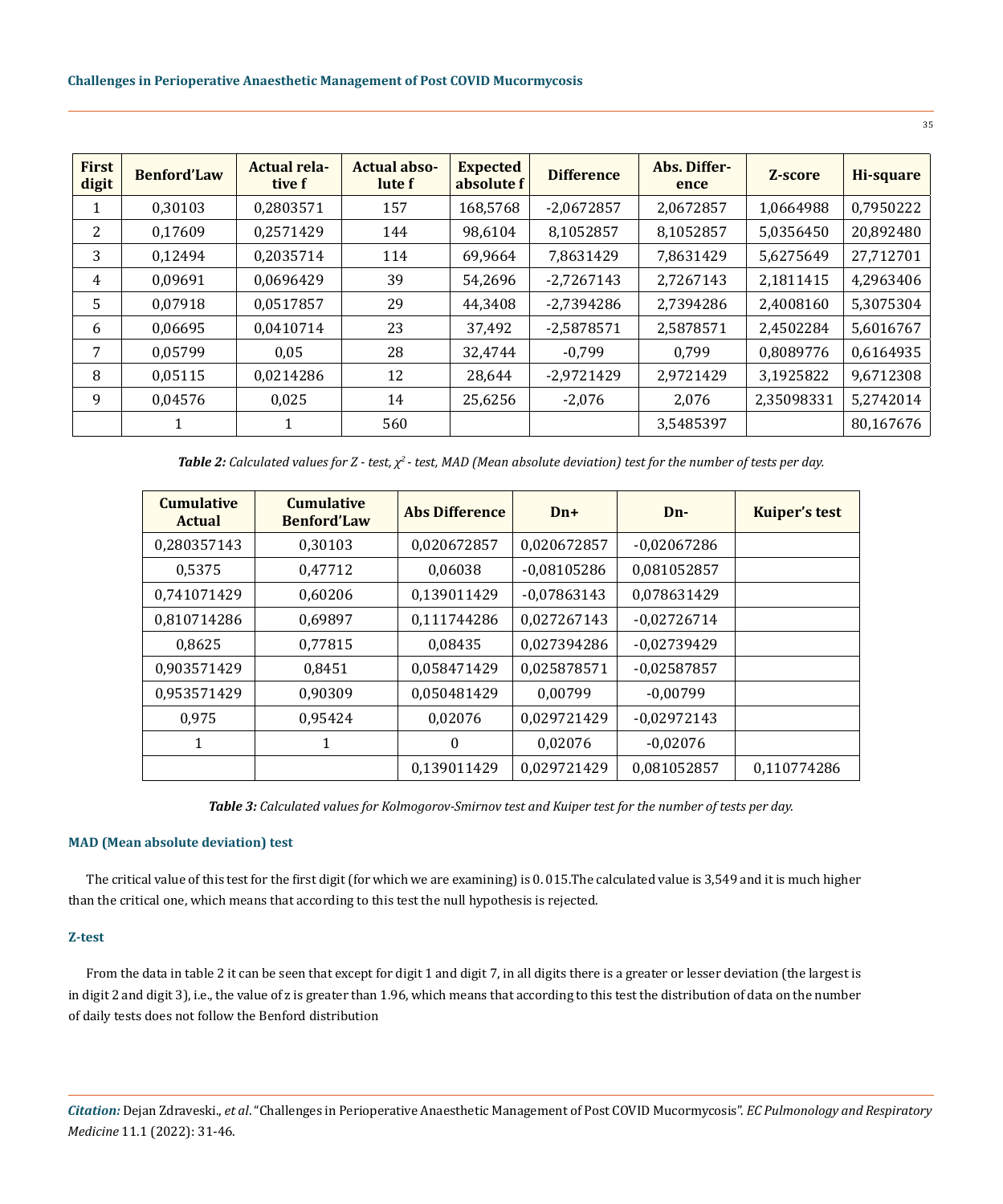## *χ***2 - test**

The value of the calculated  $\chi^2$ - test is 80.17, which is higher than the limit value for this test (15.51), which means that the null hypothesis is rejected for this test.

#### **Kolmogorov-Smirnov test**

The critical value for this test is

$$
KS = \frac{1,148}{\sqrt{n}} = \frac{1,148}{\sqrt{560}} = 0,048
$$

Since the calculated value 0.139 is greater than the critical value, according to this test the null hypothesis is rejected.

# **Kuiper test**

The critical value for this test is

 $K = \frac{1,321}{\sqrt{n}} = \frac{1,321}{\sqrt{560}} = 0,056$ 

Because the calculated value of 0.111 is greater than the critical value, the null hypothesis is rejected according to this test.

The distribution of digits, the deviation from Benford's law and the cumulative relative frequencies for the number of tests per day are presented in the following figure.



*Figure 2: The distribution of digits and the deviation from Benford's lawfor the number of tests per day.*

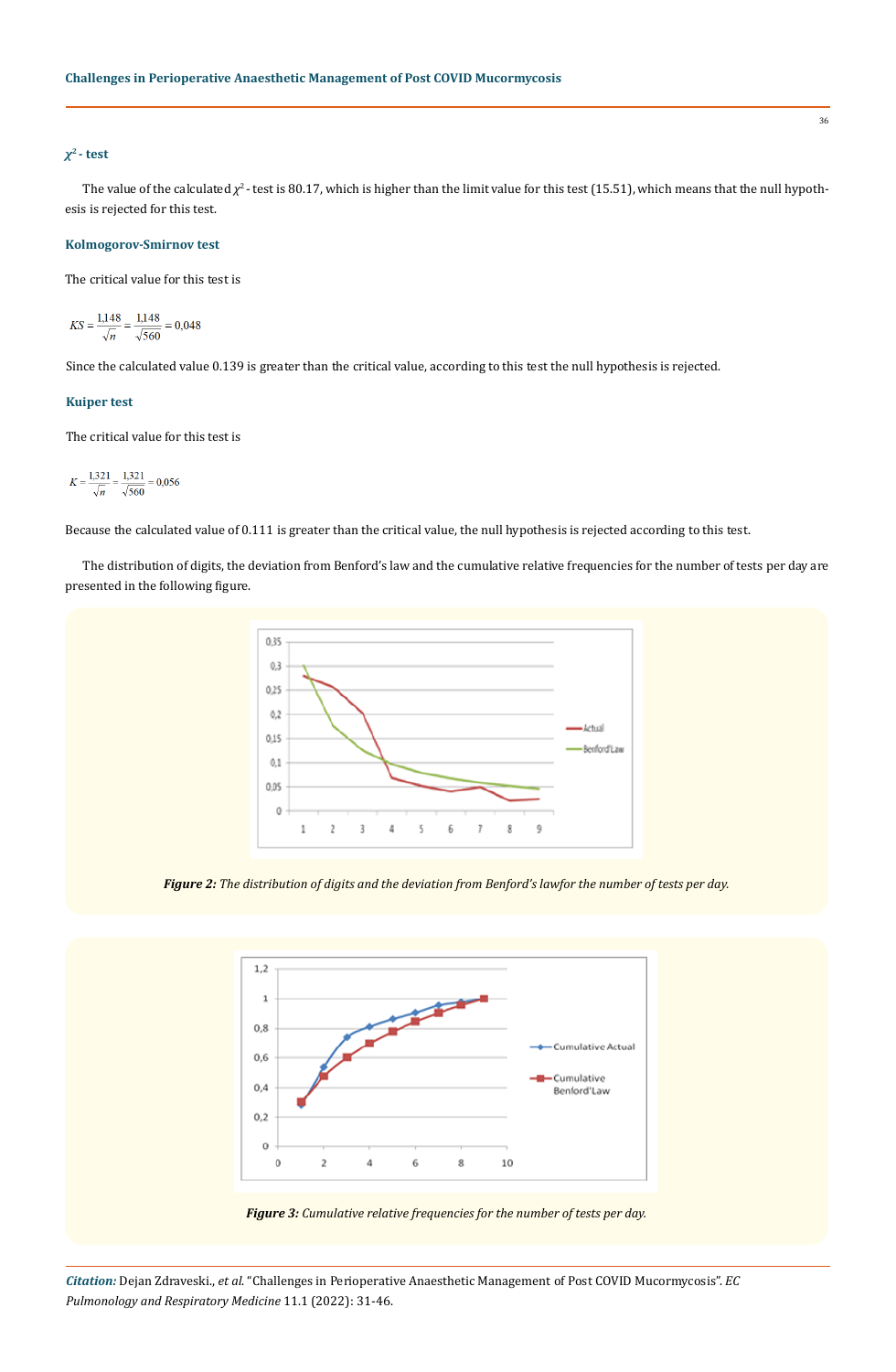## **Analysis of data on the number of positive cases of Covid-19 per day**

| First<br>digit | <b>Benford'Law</b> | Actual rela-<br>tive f | Actual ab-<br>solute f | <b>Expected</b><br>absolute f | <b>Difference</b> | Abs. Difference | Z-score     | Hi-square   |
|----------------|--------------------|------------------------|------------------------|-------------------------------|-------------------|-----------------|-------------|-------------|
|                | 0.30103            | 0,3928571              | 220                    | 168,5768                      | 9,1827143         | 9.182714286     | 4.737300432 | 15,68629549 |
| 2              | 0,17609            | 0,0946429              | 53                     | 98,6104                       | -8,1447143        | 8.144714286     | 5.060141177 | 21,09623922 |
| 3              | 0.12494            | 0.1285714              | 72                     | 69,9664                       | 0,3631429         | 0.363142857     | 0.259897351 | 0,059107357 |
| 4              | 0.09691            | 0,0910714              | 51                     | 54,2696                       | $-0,5838571$      | 0,583857143     | 0.467036473 | 0.196984761 |
| 5              | 0,07918            | 0,075                  | 42                     | 44,3408                       | $-0.418$          | 0,418           | 0,366332268 | 0,123573428 |
| 6              | 0.06695            | 0.0553571              | 31                     | 37,492                        | $-1,1592857$      | 1.159285714     | 1.097631971 | 1,124134855 |
|                | 0.05799            | 0.0446429              | 25                     | 32,4744                       | -1,3347143        | 1.334714286     | 1.351381631 | 1,720329101 |
| 8              | 0,05115            | 0,0660714              | 37                     | 28,644                        | 1,4921429         | 1,492142857     | 1,602812858 | 2,437604245 |
| 9              | 0.04576            | 0.0517857              | 29                     | 25,6256                       | 0.6025714         | 0.602571429     | 0.682386981 | 0,444343756 |
|                |                    |                        | 560                    |                               |                   | 2,586793651     |             | 42,88861222 |

The analysis of data for number of positive cases per day is presented in the following tables.

*Table 4: Calculated values for Z - test, χ2 - test, MAD (Mean absolute deviation) test for the number of positive cases.*

| <b>Cumulative</b><br><b>Actual</b> | <b>Cumulative</b><br><b>Benford'Law</b> | <b>Abs Difference</b> | $Dn+$         | $Dn-$      | <b>Kuiper's test</b> |
|------------------------------------|-----------------------------------------|-----------------------|---------------|------------|----------------------|
| 0.392857143                        | 0.30103                                 | 0.091827143           | $-0.09182714$ | 0,091827   |                      |
| 0.4875                             | 0,47712                                 | 0.01038               | 0,081447143   | $-0.08145$ |                      |
| 0.616071429                        | 0.60206                                 | 0.014011429           | $-0.00363143$ | 0.003631   |                      |
| 0.707142857                        | 0.69897                                 | 0.008172857           | 0.005838571   | $-0.00584$ |                      |
| 0.782142857                        | 0.77815                                 | 0.003992857           | 0.00418       | $-0.00418$ |                      |
| 0.8375                             | 0.8451                                  | 0.0076                | 0,011592857   | $-0.01159$ |                      |
| 0,882142857                        | 0.90309                                 | 0.020947143           | 0,013347143   | $-0.01335$ |                      |
| 0.948214286                        | 0.95424                                 | 0.006025714           | $-0.01492143$ | 0.014921   |                      |
| 1                                  | 1                                       | $\mathbf{0}$          | $-0.00602571$ | 0.006026   |                      |
|                                    |                                         | 0.091827143           | 0.081447143   | 0,091827   | 0.173274286          |

*Table 5: Calculated values for Kolmogorov-Smirnov test and Kuiper test for the number of positive cases.*

#### **MAD (Mean absolute deviation) test**

The critical value of this test for the first digit (for which we are examining) is 0.015.The calculated value is 2,587 and it is much higher than the critical one, which means that according to this test the null hypothesis is rejected.

#### **Z-test**

From the data in the table 4, it can be seen that in digit 1 and digit 2 there is a statistically significant deviation, i.e., the value of z is greater than 1.96, which means that the data does not follow the Benford distribution and the null hypothesis is rejected.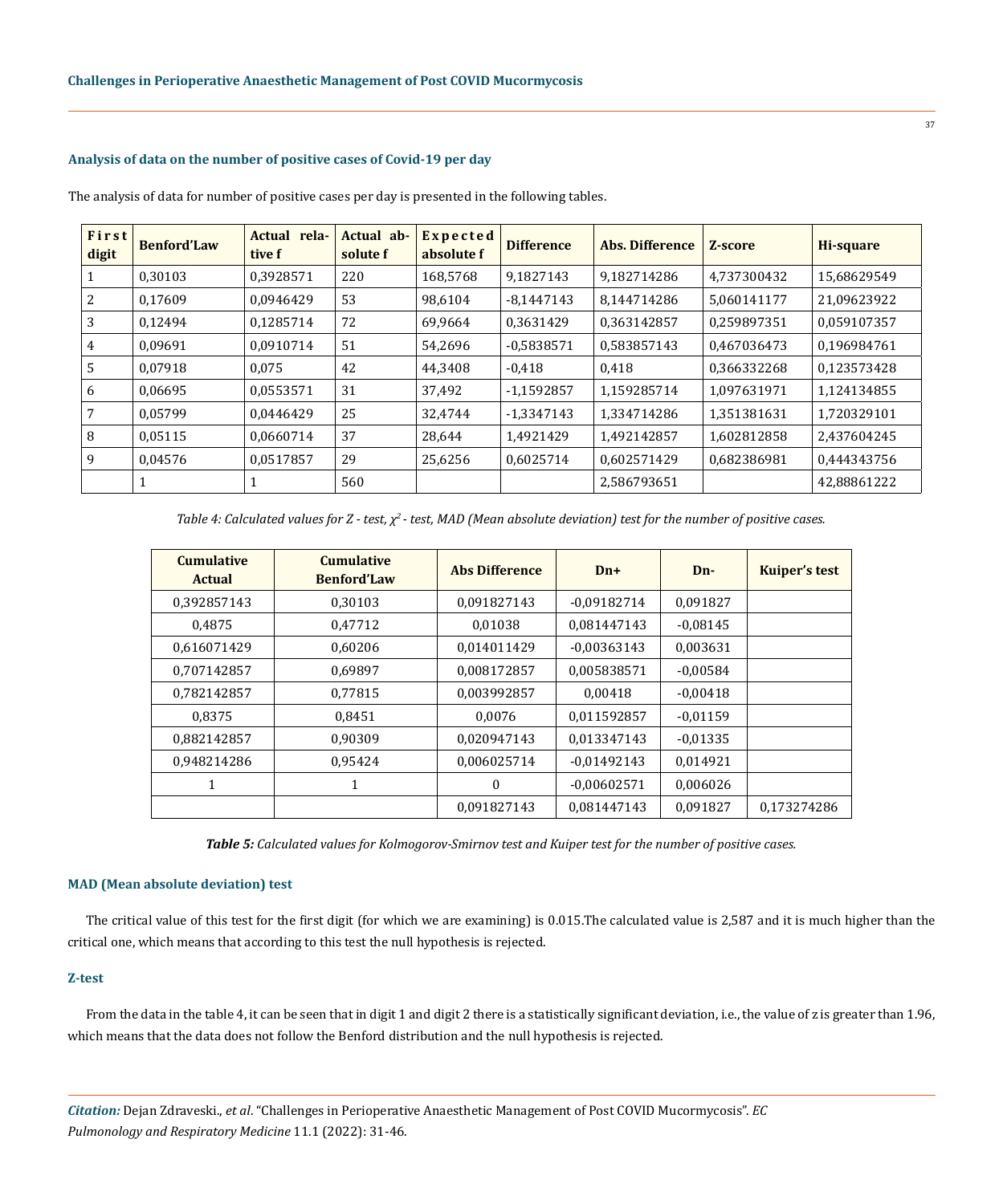## *χ***2 - test**

The value of the calculated  $\chi^2$ - test is 42.89, that is higher than the limit value for this test (15.51), which means that according to this test the null hypothesis is rejected.

#### **Kolmogorov-Smirnov test**

The critical value for this test is

$$
KS = \frac{1,148}{\sqrt{n}} = \frac{1,148}{\sqrt{560}} = 0,048
$$

Since the calculated value 0.092 is greater than the critical value, according to this test the null hypothesis is rejected.

# **Kuiper test**

The critical value for this test is

$$
K = \frac{1,321}{\sqrt{n}} = \frac{1,321}{\sqrt{560}} = 0,056
$$

Because the calculated value 0.173 is greater than the critical value, the null hypothesis is rejected according to this test.

The distribution of digits, the deviation from Benford's law and the cumulative relative frequencies for the number of positive cases are presented in the following figure.



*Figure 4: The distribution of digits and the deviation from Benford's law for the number of positive cases.*





*Citation:* Dejan Zdraveski., *et al*. "Challenges in Perioperative Anaesthetic Management of Post COVID Mucormycosis". *EC Pulmonology and Respiratory Medicine* 11.1 (2022): 31-46.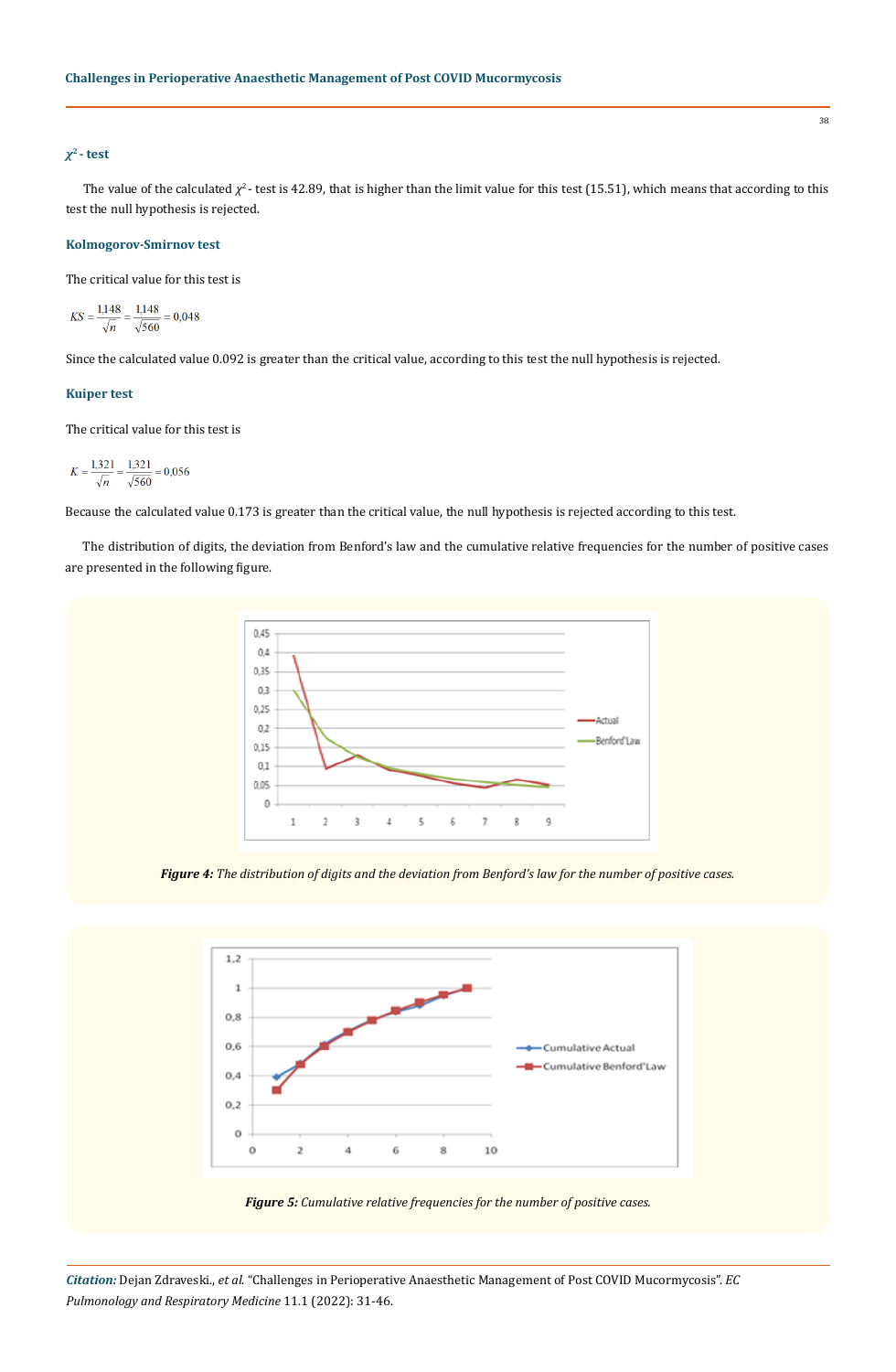## **Analysis of data on the number of deaths from Covid-19 per day**

The analysis is presented in the following tables.

| <b>First</b><br>digit | <b>Benford'Law</b> | <b>Actual relative f</b> | <b>Actual</b><br>absolute f | <b>Expected</b><br>absolute f | <b>Difference</b> | <b>Abs. Difference</b> | Z-score     | Hi-square   |
|-----------------------|--------------------|--------------------------|-----------------------------|-------------------------------|-------------------|------------------------|-------------|-------------|
| $\perp$               | 0.30103            | 0.283730159              | 143                         | 151,71912                     | -1,729984127      | 1.729984127            | 0.846687658 | 0,501077607 |
| 2                     | 0.17609            | 0,23015873               | 116                         | 88,74936                      | 5,406873016       | 5,406873016            | 3,186795568 | 8,367354766 |
| 3                     | 0.12494            | 0.158730159              | 80                          | 62,96976                      | 3.379015873       | 3.379015873            | 2.294224077 | 4,605846909 |
| 4                     | 0.09691            | 0.095238095              | 48                          | 48,84264                      | $-0.167190476$    | 0.167190476            | 0.126875273 | 0.014537342 |
| .5                    | 0.07918            | 0.05952381               | 30                          | 39,90672                      | -1.965619048      | 1,965619048            | 1,634253786 | 2,459312646 |
| 6                     | 0.06695            | 0.055555556              | 28                          | 33,7428                       | -1.139444444      | 1.139444444            | 1.023483096 | 0,977386341 |
| 7                     | 0.05799            | 0.043650794              | 22                          | 29,22696                      | -1,433920635      | 1,433920635            | 1.377323863 | 1.787012773 |
| 8                     | 0.05115            | 0.03968254               | 20                          | 25.7796                       | -1.146746032      | 1,146746032            | 1.168586633 | 1.295744548 |
| 9                     | 0,04576            | 0,033730159              | 17                          | 23,06304                      | -1,202984127      | 1,202984127            | 1,292419043 | 1,593911906 |
|                       |                    |                          | 504                         |                               |                   | 1,952419753            |             | 21,60218484 |

*Table 6: Calculated values for Z - test, χ2 - test, MAD (Mean absolute deviation) test for the number of deaths.*

| <b>Cumulative</b><br><b>Actual</b> | <b>Cumulative</b><br><b>Benford'Law</b> | <b>Abs Difference</b> | $Dn+$         | $Dn-$      | <b>Kuiper's test</b> |
|------------------------------------|-----------------------------------------|-----------------------|---------------|------------|----------------------|
| 0.283730159                        | 0.30103                                 | 0.017299841           | 0.017299841   | $-0.0173$  |                      |
| 0,513888889                        | 0,47712                                 | 0,036768889           | $-0.05406873$ | 0,054069   |                      |
| 0.672619048                        | 0.60206                                 | 0.070559048           | $-0.03379016$ | 0,03379    |                      |
| 0.767857143                        | 0.69897                                 | 0.068887143           | 0.001671905   | $-0,00167$ |                      |
| 0.827380952                        | 0.77815                                 | 0.049230952           | 0.01965619    | $-0.01966$ |                      |
| 0,882936508                        | 0,8451                                  | 0,037836508           | 0,011394444   | $-0,01139$ |                      |
| 0.926587302                        | 0.90309                                 | 0.023497302           | 0.014339206   | $-0,01434$ |                      |
| 0.966269841                        | 0.95424                                 | 0.012029841           | 0.01146746    | $-0.01147$ |                      |
| 1                                  | 1                                       | $\Omega$              | 0.012029841   | $-0.01203$ |                      |
|                                    |                                         | 0.070559048           | 0.01965619    | 0.054069   | 0.073724921          |

*Table7: Calculated values for Kolmogorov-Smirnov test and Kuiper test for the number of deaths.*

#### **MAD (Mean absolute deviation) test**

The critical value of this test for the first digit (for which we are examining) is 0.015.The calculated value is 1.9524 and it is greater than the critical one, which means that according to this test the null hypothesis is rejected.

#### **Z-test**

It can be seen in the presented data in table 6 that there is a deviation only in digit 2 and digit 3 (not as high as in the previous research), i.e., the value of z is greater than 1.96, which means that the data do not follows the Benford distribution, so null hypothesis is rejected.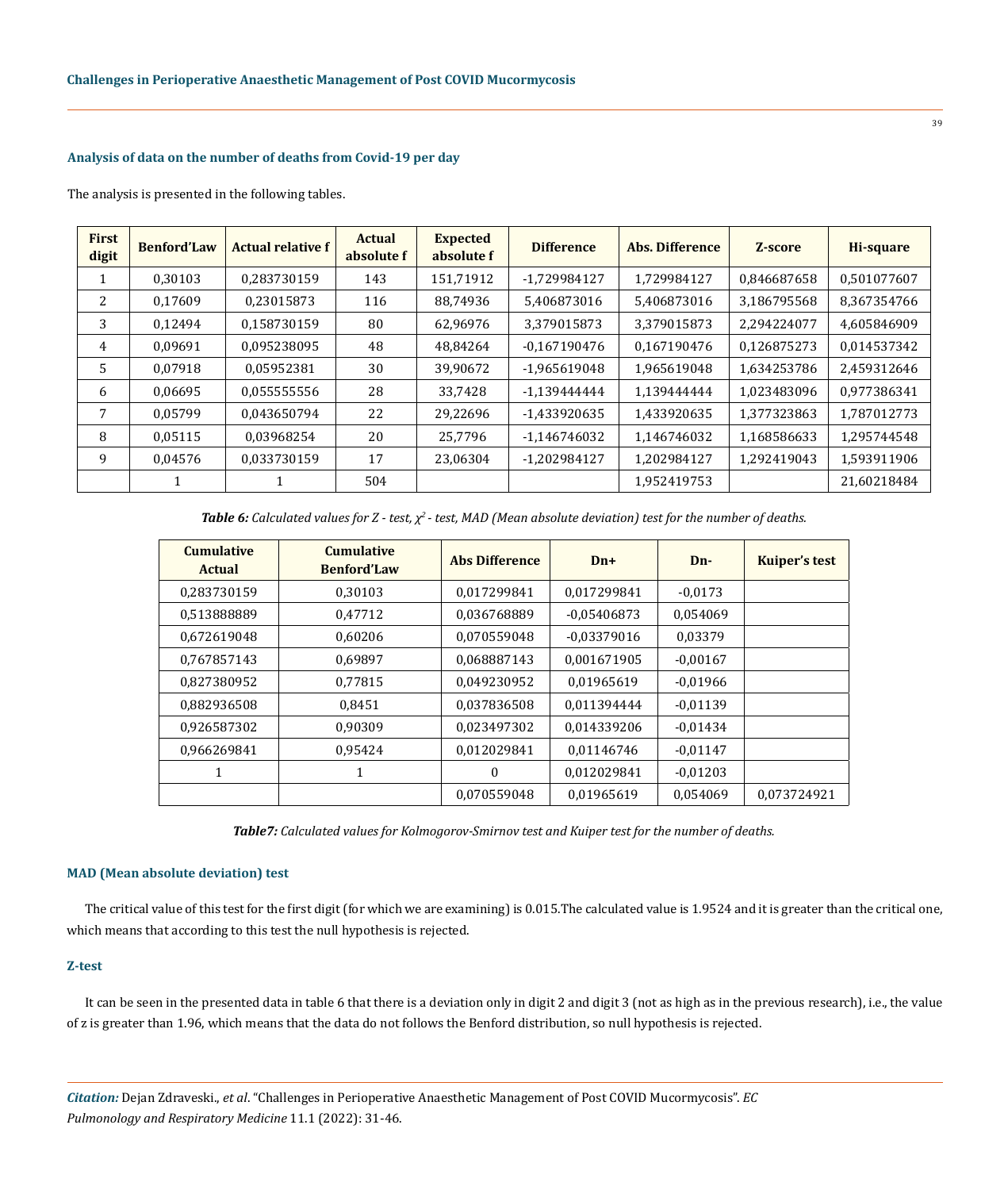## *χ***2 - test**

The value of the calculated  $\chi^2$ - test is 21.6, and it is slightly higher than the limit value for this test (15.51), which means according to this test the null hypothesis is rejected.

#### **Kolmogorov-Smirnov test**

The critical value for this test is

 $KS = \frac{1,148}{\sqrt{n}} = \frac{1,148}{\sqrt{504}} = 0,051$ 

Since the calculated value 0.071 is very slightly greater (can be said to be approximately equal) than the critical value, according to this test the null hypothesis is accepted.

## **Kuiper test**

The critical value for this test is

 $K = \frac{1,321}{\sqrt{n}} = \frac{1,321}{\sqrt{504}} = 0,059$ 

Since the calculated value is 0.074 it is very slightly greater (can be said to be approximately equal) than the critical value so according to this test the null hypothesis is accepted.

The distribution of digits, the deviation from Benford's lawand the cumulative relative frequencies for number of deaths are presented in the following figure



*Figure 6: The distribution of digits and the deviation from Benford's law for the number of deaths.*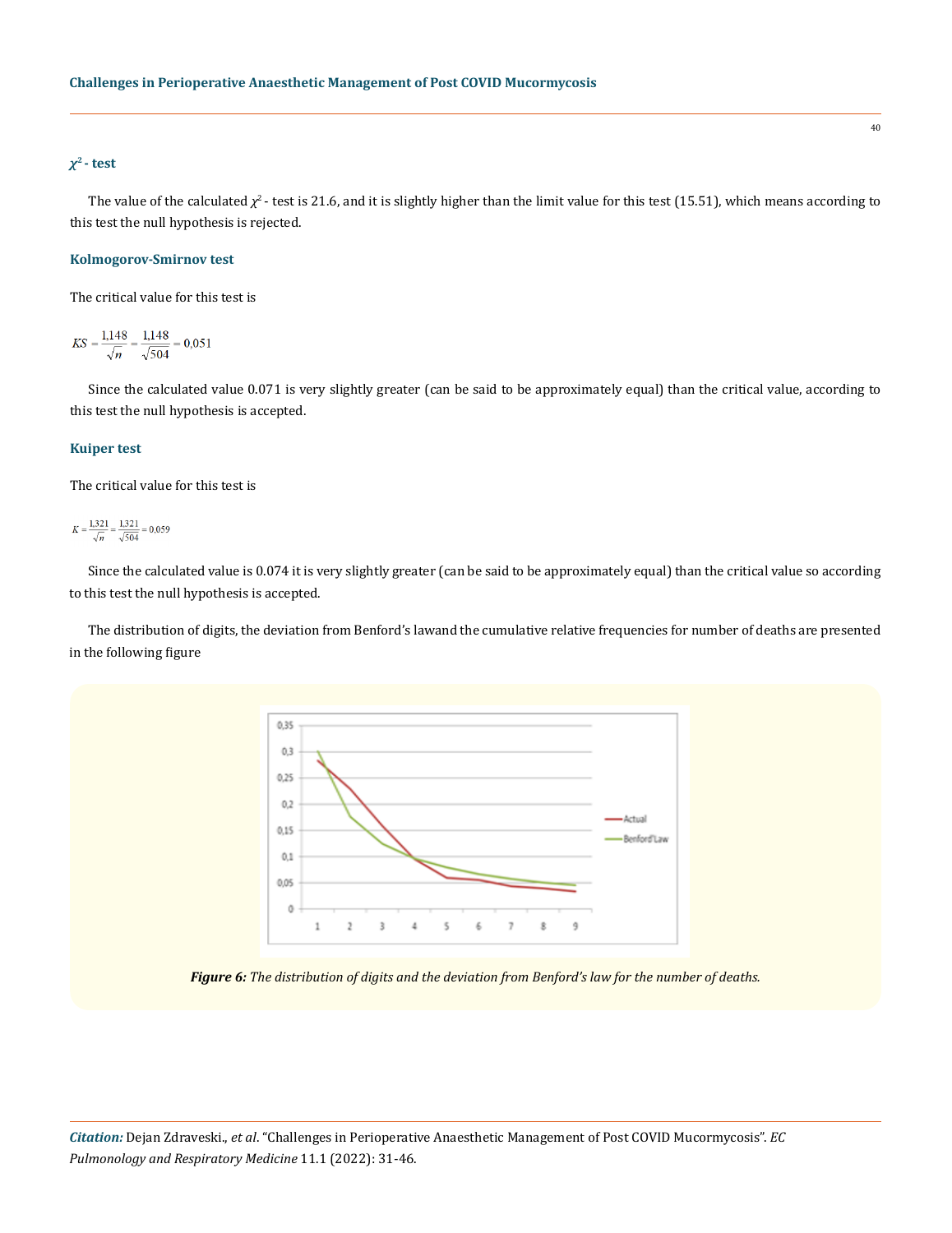

*Figure 7: Cumulative relative frequencies for the number of deaths.*

# **Analysis of data on the number of healed persons from Covid-19 per day**

Data analysis is presented in following table.

| <b>First</b><br>digit | <b>Benford'Law</b> | <b>Actual rela-</b><br>tive f | <b>Actual abso-</b><br>lute f | <b>Expected</b><br>absolute f | <b>Difference</b> | <b>Abs. Difference</b> | Z-score     | Hi-square   |
|-----------------------|--------------------|-------------------------------|-------------------------------|-------------------------------|-------------------|------------------------|-------------|-------------|
|                       | 0.30103            | 0,288354898                   | 156                           | 162,85723                     | $-1,267510166$    | 1,267510166            | 0,642711287 | 0.288728988 |
| 2                     | 0.17609            | 0,125693161                   | 68                            | 95,26469                      | -5,039683919      | 5,039683919            | 3,077476164 | 7,803135882 |
| 3                     | 0.12494            | 0.118299445                   | 64                            | 67,59254                      | $-0.664055453$    | 0,664055453            | 0,467125217 | 0,190943315 |
| 4                     | 0.09691            | 0.11090573                    | 60                            | 52,42831                      | 1,399573013       | 1,399573013            | 1.100384283 | 1,093502527 |
| 5                     | 0.07918            | 0.092421442                   | 50                            | 42,83638                      | 1,324144177       | 1,324144177            | 1,140614235 | 1,197987587 |
| 6                     | 0,06695            | 0.086876155                   | 47                            | 36,21995                      | 1,992615527       | 1,992615527            | 1.854361463 | 3.208438388 |
| 7                     | 0.05799            | 0,068391867                   | 37                            | 31,37259                      | 1,040186691       | 1,040186691            | 1,035155549 | 1,009407999 |
| 8                     | 0,05115            | 0,053604436                   | 29                            | 27,67215                      | 0,245443623       | 0,245443623            | 0,259136617 | 0,063716973 |
| 9                     | 0,04576            | 0,055452865                   | 30                            | 24,75616                      | 0,969286506       | 0,969286506            | 1,078894509 | 1,110748111 |
|                       | 1                  |                               | 541                           |                               |                   | 1,549166564            |             | 15,96660977 |

*Table 8: Calculated values for Z - test, χ2 - test, MAD (Mean absolute deviation) test for healed persons.*

| <b>Cumulative</b><br><b>Actual</b> | <b>Cumulative</b><br><b>Benford'Law</b> | <b>Abs Difference</b> | $Dn+$         | $Dn-$      | <b>Kuiper's test</b> |
|------------------------------------|-----------------------------------------|-----------------------|---------------|------------|----------------------|
| 0,288354898                        | 0.30103                                 | 0,012675102           | 0,012675102   | $-0.01268$ |                      |
| 0.414048059                        | 0,47712                                 | 0.063071941           | 0.050396839   | $-0.0504$  |                      |
| 0.532347505                        | 0,60206                                 | 0,069712495           | 0.006640555   | $-0,00664$ |                      |
| 0.643253235                        | 0.69897                                 | 0.055716765           | $-0.01399573$ | 0,013996   |                      |
| 0.735674677                        | 0.77815                                 | 0.042475323           | $-0.01324144$ | 0.013241   |                      |
| 0,822550832                        | 0.8451                                  | 0.022549168           | $-0.01992616$ | 0.019926   |                      |
| 0,890942699                        | 0.90309                                 | 0,012147301           | $-0.01040187$ | 0,010402   |                      |
| 0.944547135                        | 0,95424                                 | 0,009692865           | $-0.00245444$ | 0,002454   |                      |
| 1                                  | 1                                       | $\Omega$              | $-0.00969287$ | 0,009693   |                      |
|                                    |                                         | 0.069712495           | 0.050396839   | 0.019926   | 0.070322994          |

*Table 9: Calculated values for Kolmogorov-Smirnov test and Kuiper test for healed persons.*

*Citation:* Dejan Zdraveski., *et al*. "Challenges in Perioperative Anaesthetic Management of Post COVID Mucormycosis". *EC Pulmonology and Respiratory Medicine* 11.1 (2022): 31-46.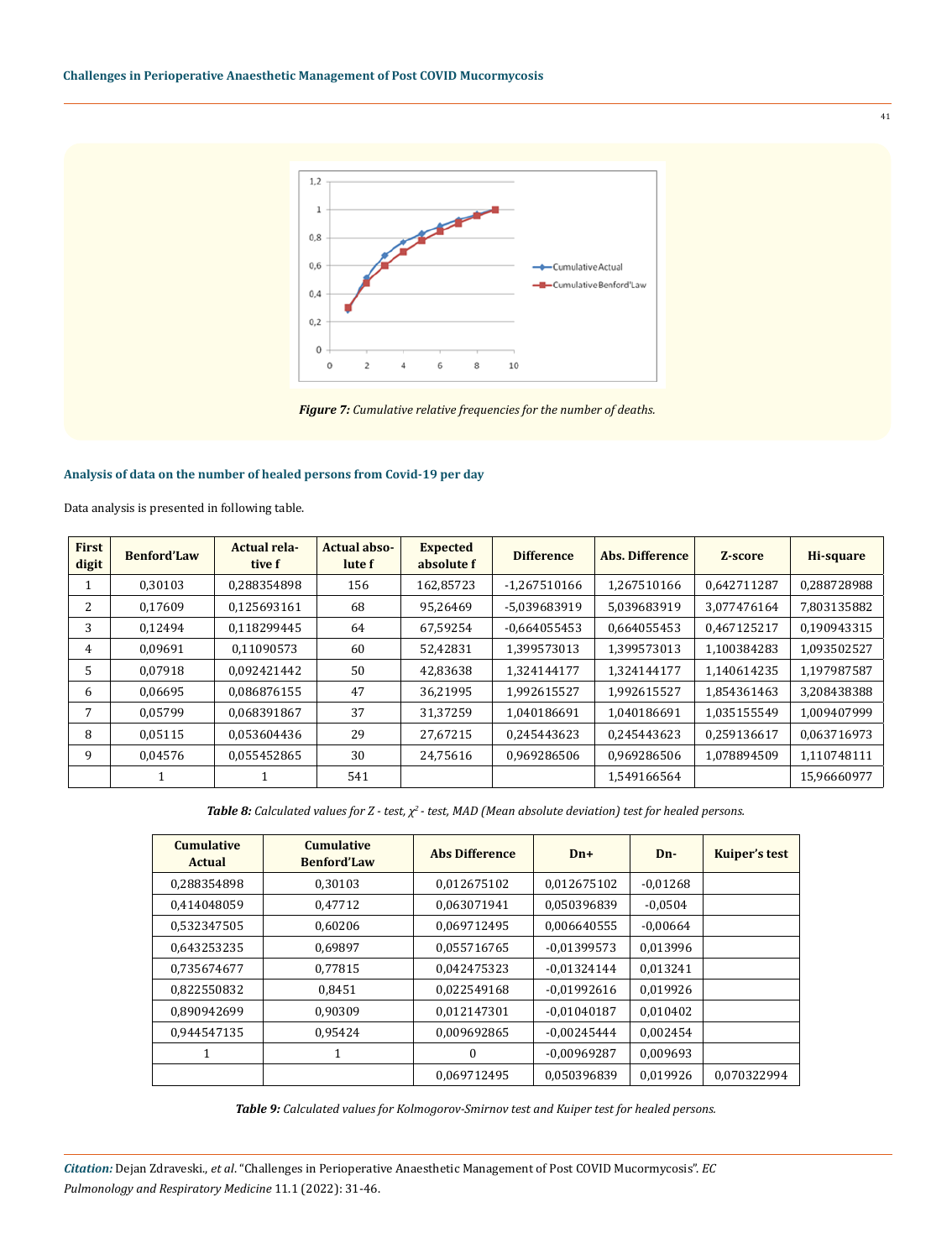#### **MAD (Mean absolute deviation) test**

The critical value of this test for the first digit is 0.015. The calculated value is 1.5492 and it is greater than the critical one, which means that according to this test the null hypothesis is rejected.

#### **Z-test**

It can be seen from the data in table 8 that there is a deviation only in digit 2 which is not so high, i.e., the value of z is greater than 1.96, which means that the data follow the Benford distribution and the null hypothesis can be accepted.

#### *χ***2 - test**

The value of the calculated  $\chi^2$ - test is 15.97, which is approximately equal to the limit value for this test (15.51). That means, the null hypothesis can be accepted for this test.

## **Kolmogorov-Smirnov test**

The critical value for this test is

Since the calculated value is 0.070, it can be said that it is slightly greater than the critical value, which means that according to this test the null hypothesis can be accepted.

## **Kuiper test**

The critical value for this test is:

$$
KS = \frac{1,148}{\sqrt{n}} = \frac{1,148}{\sqrt{541}} = 0,049
$$

Since the calculated value is 0.070, which is minimally greater than the critical value (almost equal), according to this test the null hypothesis is accepted.

The distribution of digits, the deviation from Benford's lawand the cumulative relative frequencies for healed are presented in the following figure.



*Figure 8: The distribution of digits and the deviation from Benford's law for the number of healed persons.*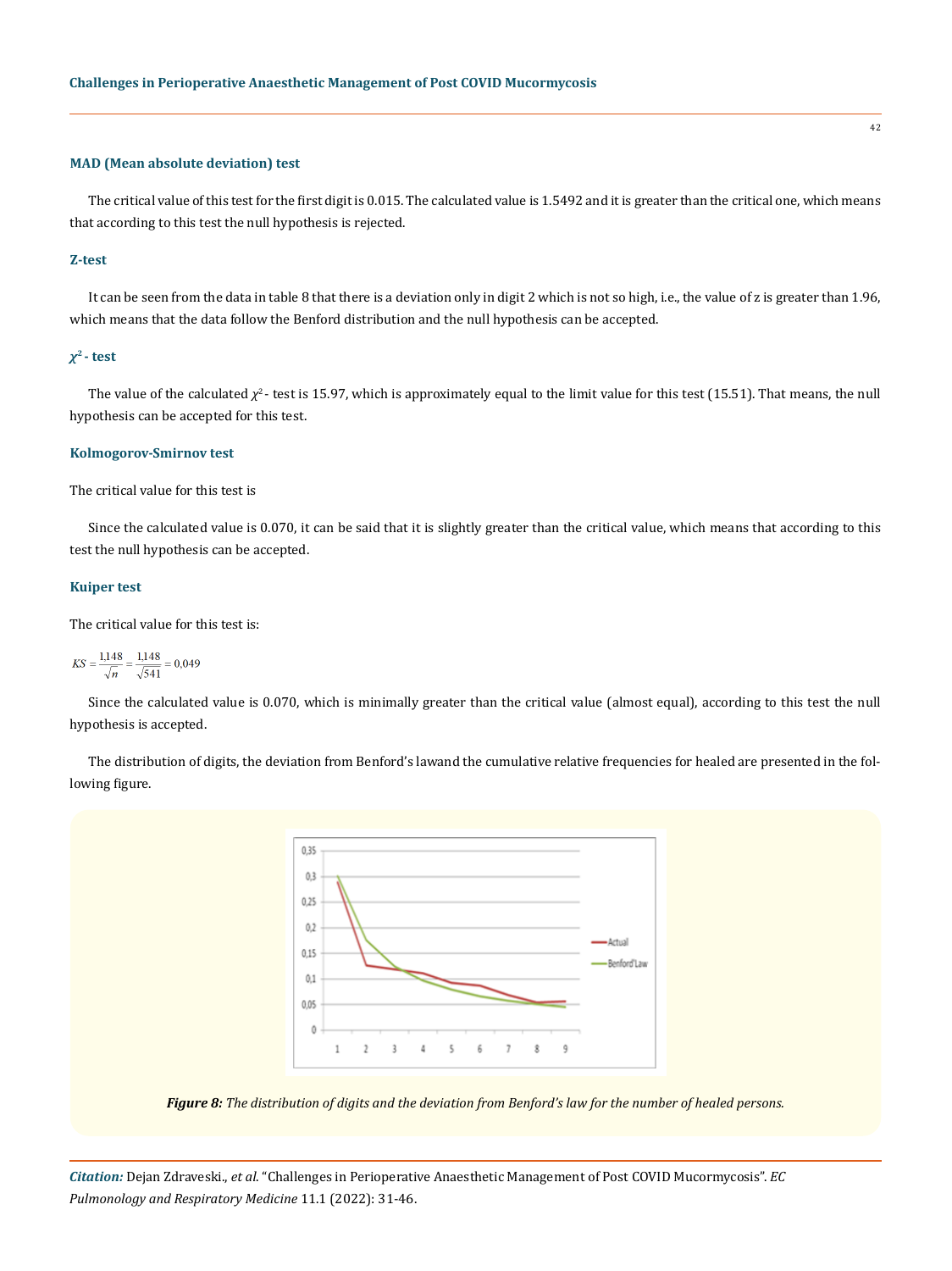

*Figure 9: Cumulative relative frequencies for the number of healed persons.*

Given the fact that all data refers to Covid-19, a summary analysis of the data can be performed. This analysis is presented in the following tables.

| <b>First</b><br>digit | <b>Benford'Law</b> | <b>Actual</b><br>relative f | <b>Actual</b><br>absolute f | <b>Expected</b><br>absolute f | <b>Difference</b> | Abs. Differ-<br>ence | Z-score  | <b>Hi-square</b> |
|-----------------------|--------------------|-----------------------------|-----------------------------|-------------------------------|-------------------|----------------------|----------|------------------|
|                       | 0,30103            | 0.312240185                 | 676                         | 651,72995                     | 1,121018476       | 1,121018476          | 1,137123 | 0.903802759      |
| 2                     | 0,17609            | 0,175981524                 | 381                         | 381,23485                     | $-0.010847575$    | 0,010847575          | 0,013251 | 0,000144673      |
| 3                     | 0.12494            | 0.152424942                 | 330                         | 270,4951                      | 2.748494226       | 2.748494226          | 3,867712 | 13,09019322      |
| 4                     | 0,09691            | 0.091454965                 | 198                         | 209,81015                     | $-0.545503464$    | 0,545503464          | 0,857979 | 0,664789778      |
| $\overline{5}$        | 0.07918            | 0.069745958                 | 151                         | 171,4247                      | $-0.943404157$    | 0.943404157          | 1,625667 | 2.433537116      |
| 6                     | 0,06695            | 0,059584296                 | 129                         | 144,94675                     | $-0.736570439$    | 0,736570439          | 1,371246 | 1,754429372      |
| 7                     | 0.05799            | 0.051732102                 | 112                         | 125,54835                     | $-0.625789838$    | 0,625789838          | 1,245814 | 1,462048587      |
| 8                     | 0,05115            | 0,045265589                 | 98                          | 110,73975                     | $-0.588441109$    | 0,588441109          | 1,242826 | 1,465609504      |
| 9                     | 0,04576            | 0,041570439                 | 90                          | 99,0704                       | $-0.41895612$     | 0,41895612           | 0,93288  | 0,830441344      |
|                       | 1                  |                             | 2165                        |                               |                   | 0.859891712          |          | 22,60499635      |

*Table 10: Calculated values for Z - test, χ2 - test, MAD (Mean absolute deviation) test for summary data.*

| <b>Cumulative</b><br><b>Actual</b> | <b>Cumulative</b><br><b>Benford'Law</b> | <b>Abs Difference</b> | $Dn+$      | $Dn-$         | <b>Kuiper's test</b> |
|------------------------------------|-----------------------------------------|-----------------------|------------|---------------|----------------------|
| 0.312240185                        | 0.30103                                 | 0.011210185           | $-0.01121$ | 0.011210185   |                      |
| 0.488221709                        | 0,47712                                 | 0.011101709           | 0,000108   | $-0.00010848$ |                      |
| 0.640646651                        | 0,60206                                 | 0.038586651           | $-0.02748$ | 0.027484942   |                      |
| 0.732101617                        | 0.69897                                 | 0.033131617           | 0.005455   | $-0.00545503$ |                      |
| 0,801847575                        | 0,77815                                 | 0,023697575           | 0,009434   | $-0.00943404$ |                      |
| 0,861431871                        | 0.8451                                  | 0,016331871           | 0,007366   | $-0.0073657$  |                      |
| 0,913163972                        | 0,90309                                 | 0.010073972           | 0,006258   | $-0.0062579$  |                      |
| 0,958429561                        | 0,95424                                 | 0,004189561           | 0,005884   | $-0.00588441$ |                      |
| 1                                  | 1                                       | $\theta$              | 0.00419    | $-0.00418956$ |                      |
|                                    |                                         | 0,038586651           | 0.009434   | 0.027484942   | 0.036918984          |

*Table 11: Calculated values for Kolmogorov-Smirnov test and Kuiper test for summary data.*

# **MAD (Mean absolute deviation) test**

The critical value of this test for the first digit is 0.015.The calculated value is 0.86 and it is greater than the critical one, which means that according to this test the null hypothesis is rejected. However, it should be noted that the calculated value of the MAD test has the lowest value in the summary data analysis.

*Citation:* Dejan Zdraveski., *et al*. "Challenges in Perioperative Anaesthetic Management of Post COVID Mucormycosis". *EC Pulmonology and Respiratory Medicine* 11.1 (2022): 31-46.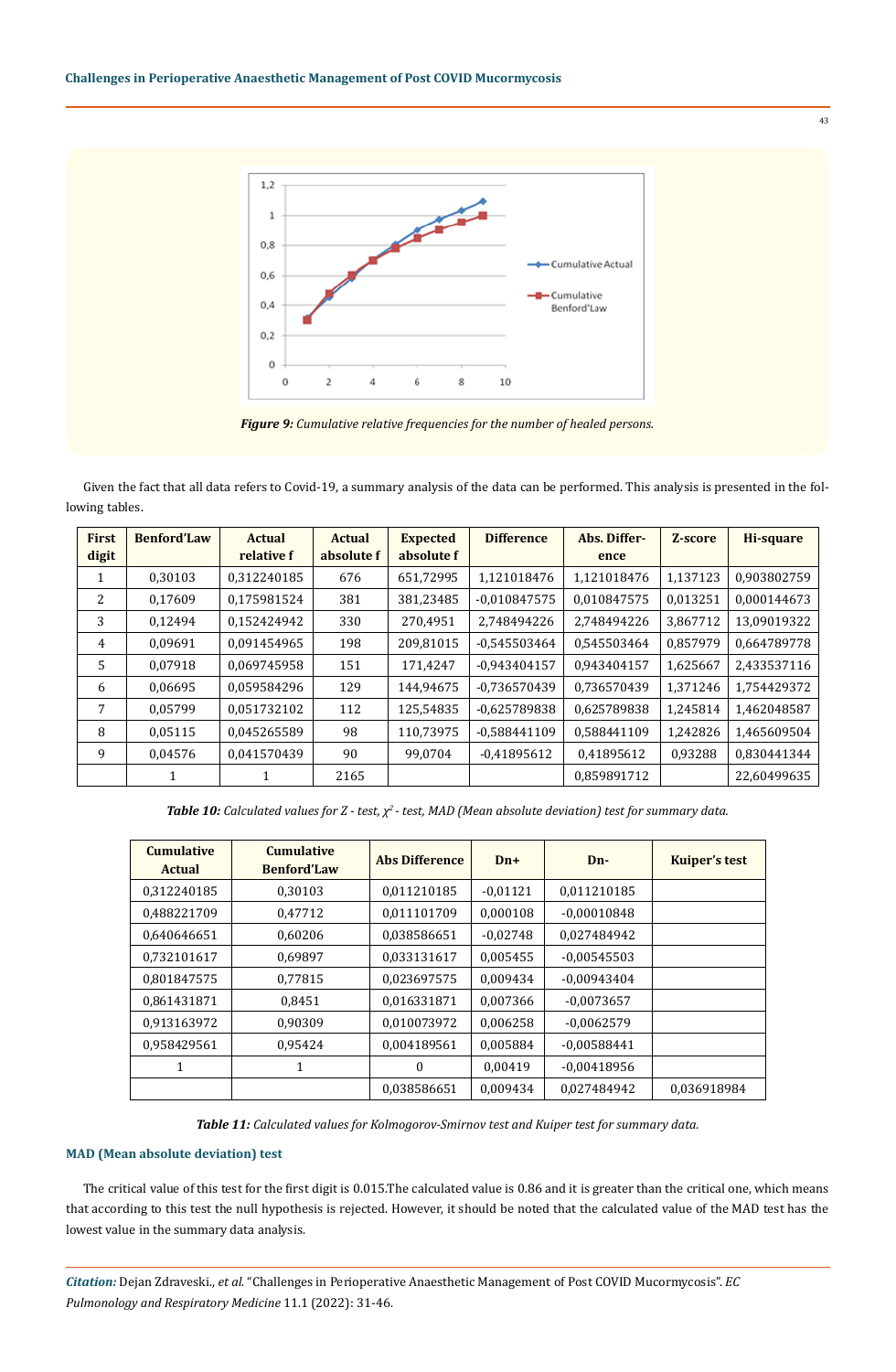## **Z-test**

It can be seen from the data in table 10 that there is a deviation only in digit 3 i.e., the value of z is greater than 1.96, which means that the data does not follow the Benford distribution, so the null hypothesis is rejected.

## *χ***2 - test**

The value of the calculated  $\chi^2$ - test is 22.60, and it is higher than the limit value for this test (15.51), which means that according to this test the null hypothesis is rejected.

#### **Kolmogorov-Smirnov test**

The critical value for this test is

$$
K = \frac{1,321}{\sqrt{n}} = \frac{1,321}{\sqrt{541}} = 0,057
$$

Since the calculated value is 0.039 and it is slightly greater (almost equal) than the critical value, according to this test the null hypothesis is accepted.

#### **Kuiper test**

#### The critical value for this test is

Since the calculated value is 0.0369 and it is slightly greater than the critical value, according to this test the null hypothesis can be accepted.

The distribution of digits, the deviation from Benford's lawand the cumulative relative frequencies for summary data are presented in the following figure



*Figure 10: The distribution of digits and the deviation from Benford's law for the summary data.*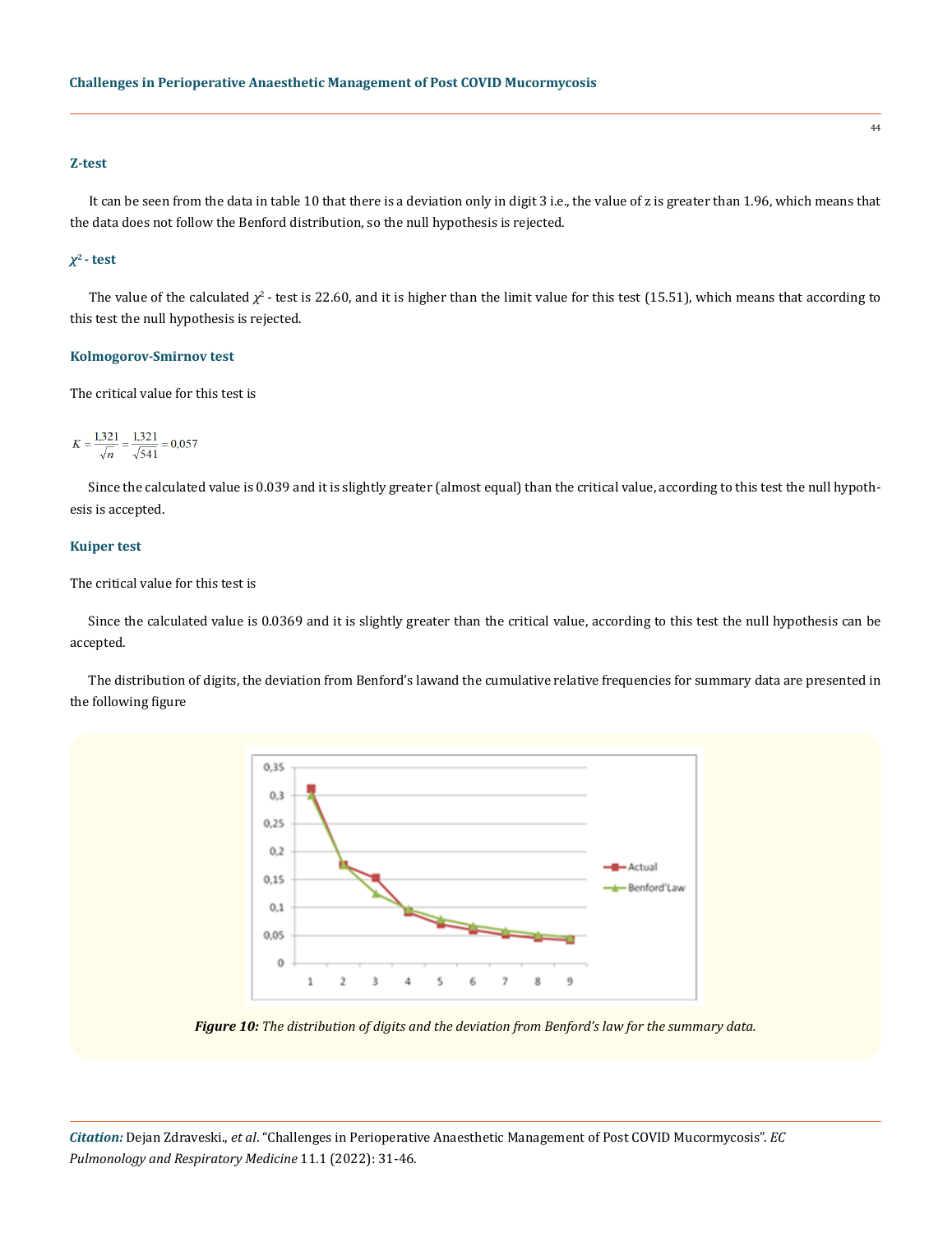

*Figure 11: Cumulative relative frequencies for the number of healed persons.*

#### **Conclusion**

The paper is an attempt to create a database of potentially erroneous data relating to Covid-19 in terms of the number of tests, the number of infected people, the number of deaths and the number of healed peoples per day in North Macedonia based on Benford's law (first digit law).Based on the data published by the Institute of Public Health in North Macedonia, the Benford distribution and the tests used, the following general conclusions were reached

- The distribution of the first digit of the data on the number of daily tests for Covid-19 does not follow the Benford distribution according to all tests, because in 7 digits there are statistically significant deviation,
- The distribution of the first digit of the data on the number of positive cases of Covid-19 according to all tests does not follow the Benford distribution (although there is a deviation of only two digits, those deviations are high and statistically significant),
- The distribution of the first digit of the data on the number of deaths per day from Covid-19 is that it follows the Benford distribution according to 2 tests: Kolmogorov and Kuiper, and according to three tests: z-test,  $\chi^2$ -test and MAD test does not follow the Benford distribution (only 2 digits have deviations, which are statistically significant, but do not have high values),
- The distribution of the first digit of the data on the number of healed persons per day from Covid-19 follows the Benford distribution according to 3 tests: z-test, Kolmogorov and Kuiper, and according to two tests:  $\chi^2$ -test and MAD test does not follow the Benford distribution (only there is a statistically significant deviation in one digit),
- The distribution of the first digit of the total data relating to Covid-19 follows the Benford distribution according to the Kolmogorov and Kuiper tests, and does not follow the z-test,  $χ²$ - test and MAD test (although only 1 digit has a deviation that is statistically significant, it has a higher value than the deviation in the number of recovered persons).

Given that the  $\chi^2$ - test has a small statistical "strength", the Kolmogorov-Smirnov test and the Kuiper test a large statistical "strength" when used to test the compliance of small samples with Benford's law, it can be concluded that the data sets that are published in terms of deaths and healed persons are compliant with Benford's law, i.e., their reliability is on high level. In other words, the data referring to the deaths and healed peoples does not contain anomalies and they are completely real.